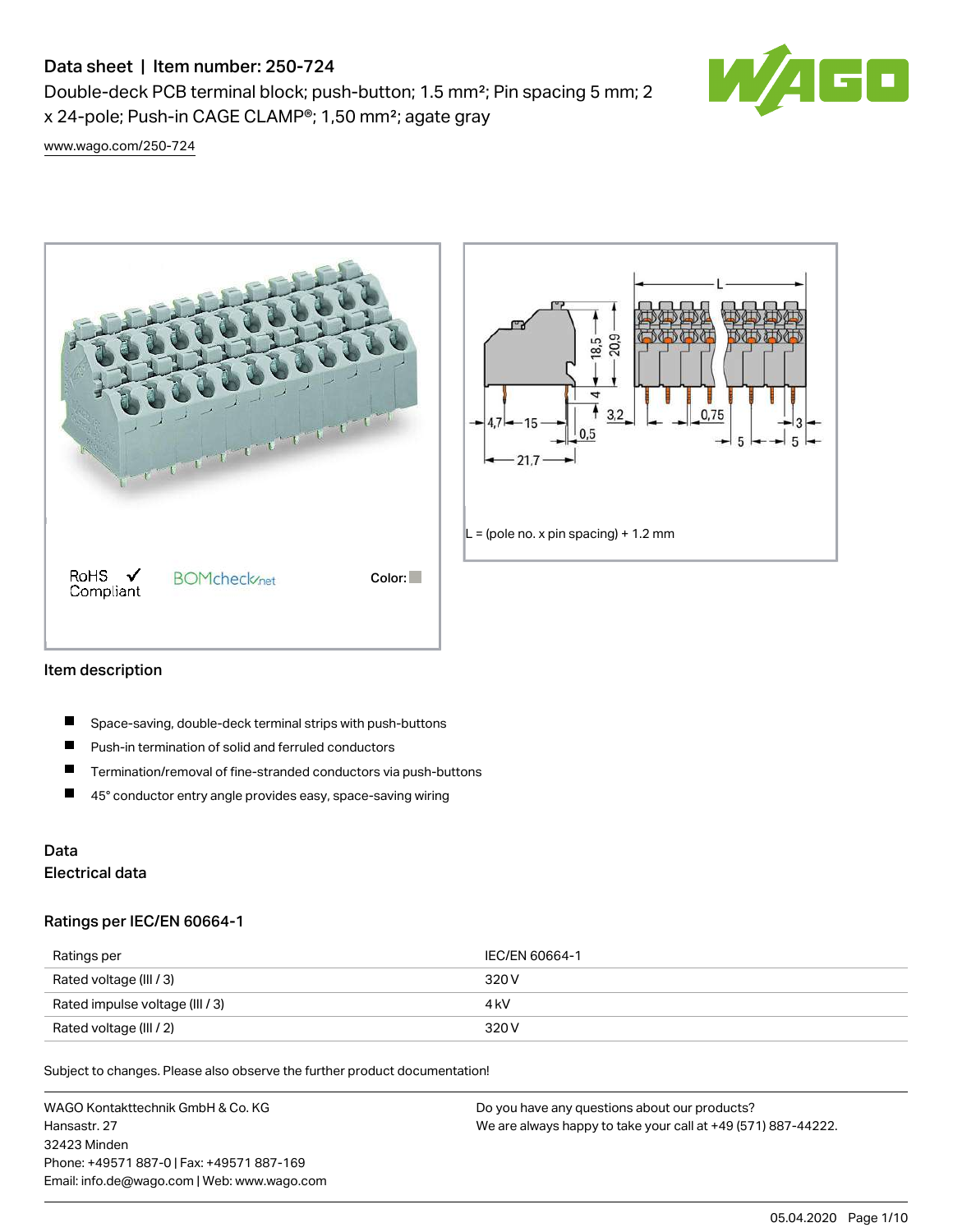[www.wago.com/250-724](http://www.wago.com/250-724)



| Rated impulse voltage (III / 2) | 4 kV                                                                 |
|---------------------------------|----------------------------------------------------------------------|
| Rated voltage (II / 2)          | 630 V                                                                |
| Rated impulse voltage (II / 2)  | 4 kV                                                                 |
| Rated current                   | 10 A                                                                 |
| Legend (ratings)                | (III / 2) $\triangleq$ Overvoltage category III / Pollution degree 2 |

### Approvals per UL 1059

| Rated voltage UL (Use Group B) | 300 V   |
|--------------------------------|---------|
| Rated current UL (Use Group B) | 10 A    |
| Rated voltage UL (Use Group D) | 300 V   |
| Rated current UL (Use Group D) | 10 A    |
| Approvals per                  | UL 1059 |

### Approvals per CSA

| Rated voltage CSA (Use Group B) | 300 V |
|---------------------------------|-------|
| Rated current CSA (Use Group B) | 10 A  |
| Rated voltage CSA (Use Group D) | 300 V |
| Rated current CSA (Use Group D) | 10 A  |

### Connection data

| Connection technology                                       | Push-in CAGE CLAMP®                   |
|-------------------------------------------------------------|---------------------------------------|
| Actuation type                                              | Push-button                           |
| Solid conductor                                             | $0.51.5$ mm <sup>2</sup> / 20  16 AWG |
| Fine-stranded conductor                                     | $0.751.5$ mm <sup>2</sup>             |
| Fine-stranded conductor with ferrule with plastic collar    | $0.51$ mm <sup>2</sup>                |
| Fine-stranded conductor with ferrule without plastic collar | $0.51$ mm <sup>2</sup>                |
| Strip length                                                | $910$ mm / 0.35  0.39 inch            |
| Conductor entry angle to the PCB                            | 45°                                   |
| No. of poles                                                | 24                                    |
| Total number of connection points                           | 48                                    |
| Total number of potentials                                  | 48                                    |
| Number of connection types                                  | 1                                     |
| Number of levels                                            | $\overline{2}$                        |
|                                                             |                                       |

## Geometrical Data

Pin spacing 5 mm / 0.197 inch

Subject to changes. Please also observe the further product documentation!

WAGO Kontakttechnik GmbH & Co. KG Hansastr. 27 32423 Minden Phone: +49571 887-0 | Fax: +49571 887-169 Email: info.de@wago.com | Web: www.wago.com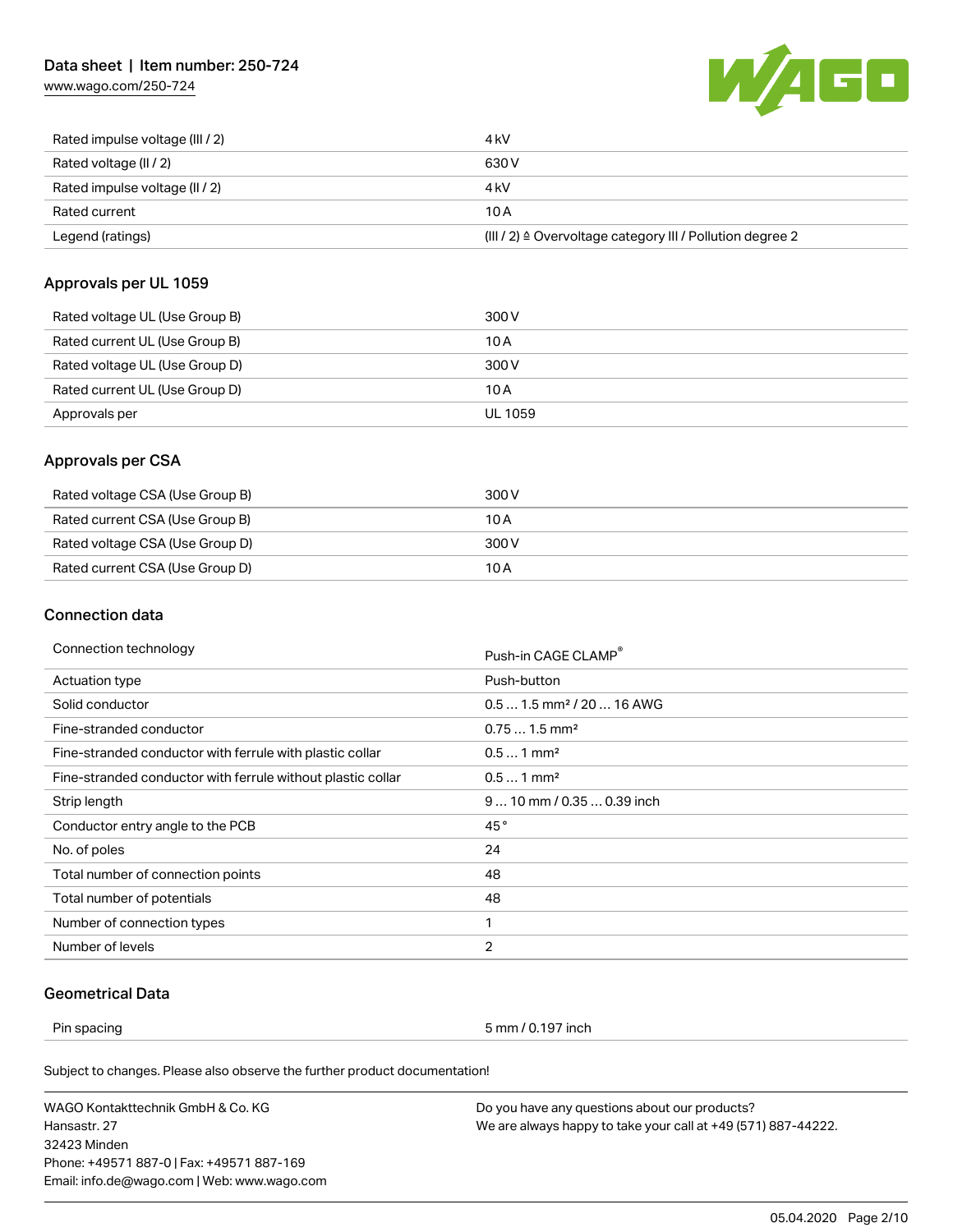[www.wago.com/250-724](http://www.wago.com/250-724)



| Width                             | 121.2 mm / 4.772 inch |
|-----------------------------------|-----------------------|
| Height                            | 24.9 mm / 0.98 inch   |
| Height from the surface           | 20.9 mm / 0.823 inch  |
| Depth                             | 21.7 mm / 0.854 inch  |
| Solder pin length                 | 4 mm                  |
| Solder pin dimensions             | $0.5 \times 0.75$ mm  |
| Drilled hole diameter (tolerance) | 1 2 $(-0.1  +0.1)$ mm |

### PCB contact

| PCB contact                         | THT                                     |
|-------------------------------------|-----------------------------------------|
| Solder pin arrangement              | over the entire terminal strip, in line |
| Number of solder pins per potential |                                         |

#### Material Data

| Color                       | agate gray                            |
|-----------------------------|---------------------------------------|
| Insulating material         | Polyamide 66 (PA 66)                  |
| Flammability class per UL94 | V <sub>0</sub>                        |
| Clamping spring material    | Chrome nickel spring steel (CrNi)     |
| Contact material            | Electrolytic copper $(E_{\text{Cl}})$ |
| Contact plating             | tin-plated                            |
| Fire load                   | 0.967 MJ                              |
| Weight                      | 45.8g                                 |

### Commercial data

| Product Group      | 4 (Printed Circuit) |
|--------------------|---------------------|
| Packaging type     | <b>BOX</b>          |
| Country of origin  | <b>PL</b>           |
| <b>GTIN</b>        | 4044918304627       |
| Customs Tariff No. | 85369010000         |

### Approvals / Certificates

#### Country specific Approvals

|      |                          |                                 | Certificate |
|------|--------------------------|---------------------------------|-------------|
| Logo | Approval                 | <b>Additional Approval Text</b> | name        |
|      | <b>CCA</b>               | EN 60998                        | NTR NL-     |
|      | DEKRA Certification B.V. |                                 | 7449        |

Subject to changes. Please also observe the further product documentation!

WAGO Kontakttechnik GmbH & Co. KG Hansastr. 27 32423 Minden Phone: +49571 887-0 | Fax: +49571 887-169 Email: info.de@wago.com | Web: www.wago.com Do you have any questions about our products? We are always happy to take your call at +49 (571) 887-44222.

05.04.2020 Page 3/10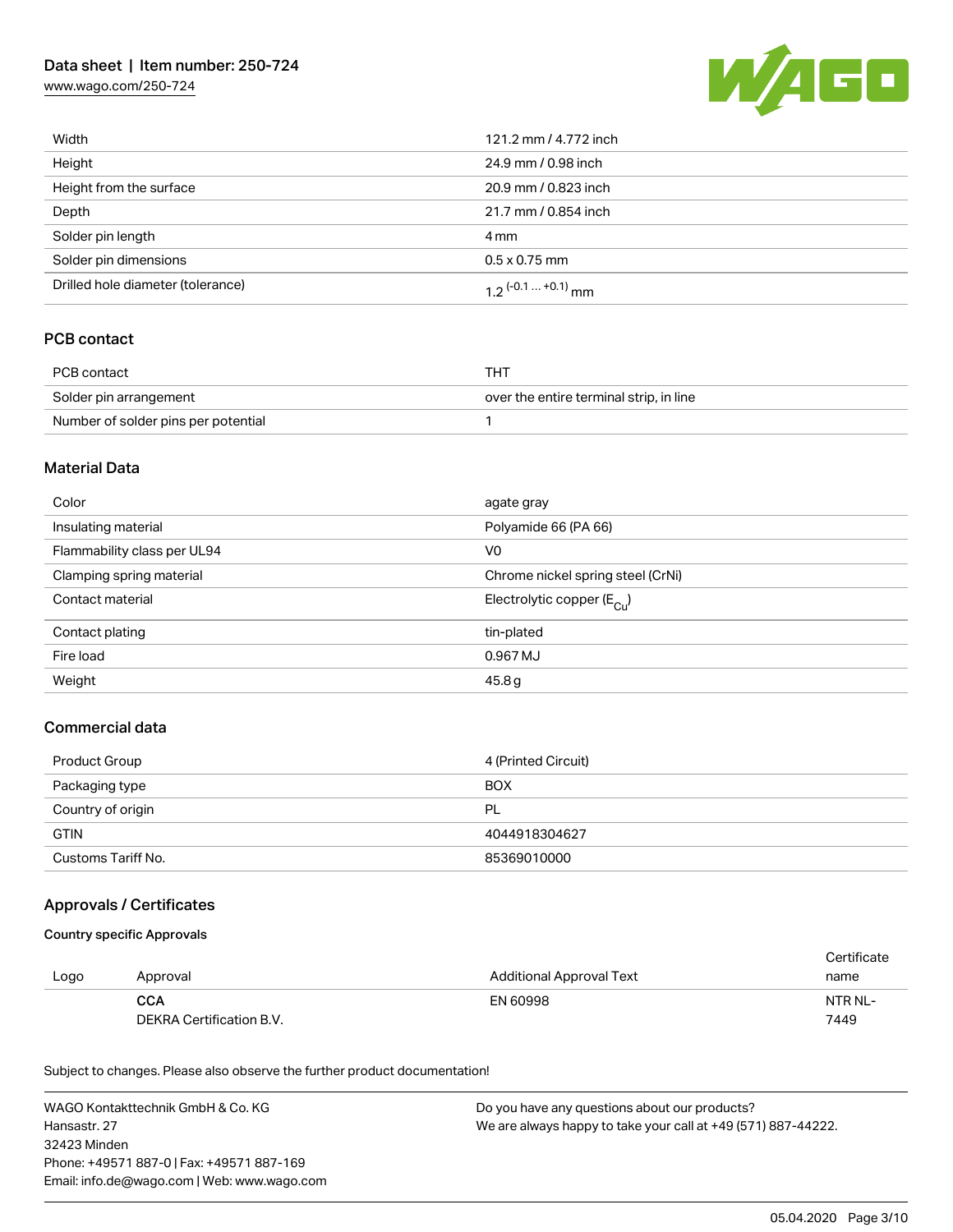

|                          | UL                                                  | <b>UL 1059</b>                  | E45172              |
|--------------------------|-----------------------------------------------------|---------------------------------|---------------------|
| Logo                     | Approval                                            | <b>Additional Approval Text</b> | Certificate<br>name |
| <b>UL-Approvals</b>      |                                                     |                                 |                     |
| DNV-G<br><b>MARITIME</b> | Det Norske Veritas, Germanischer Lloyd              |                                 |                     |
|                          | <b>DNV GL</b>                                       |                                 | TAE000016Z          |
| Logo                     | Approval                                            | <b>Additional Approval Text</b> | Certificate<br>name |
| <b>Ship Approvals</b>    |                                                     |                                 |                     |
|                          | <b>VDE</b><br>VDE Prüf- und Zertifizierungsinstitut | EN 60998                        | 40028888            |
| EMA<br>EUR               | <b>KEMA/KEUR</b><br>DEKRA Certification B.V.        | EN 60947                        | 2160584.18          |
| EMA<br>EUR               | <b>KEMA/KEUR</b><br>DEKRA Certification B.V.        | EN 60998                        | 71-105258           |
|                          | <b>CCA</b><br>DEKRA Certification B.V.              | EN 60947                        | NTR NL-<br>7100     |
|                          |                                                     |                                 |                     |



UL International Germany GmbH

### Counterpart

### Compatible products

Subject to changes. Please also observe the further product documentation!

WAGO Kontakttechnik GmbH & Co. KG Hansastr. 27 32423 Minden Phone: +49571 887-0 | Fax: +49571 887-169 Email: info.de@wago.com | Web: www.wago.com

Do you have any questions about our products? We are always happy to take your call at +49 (571) 887-44222.

sec. 6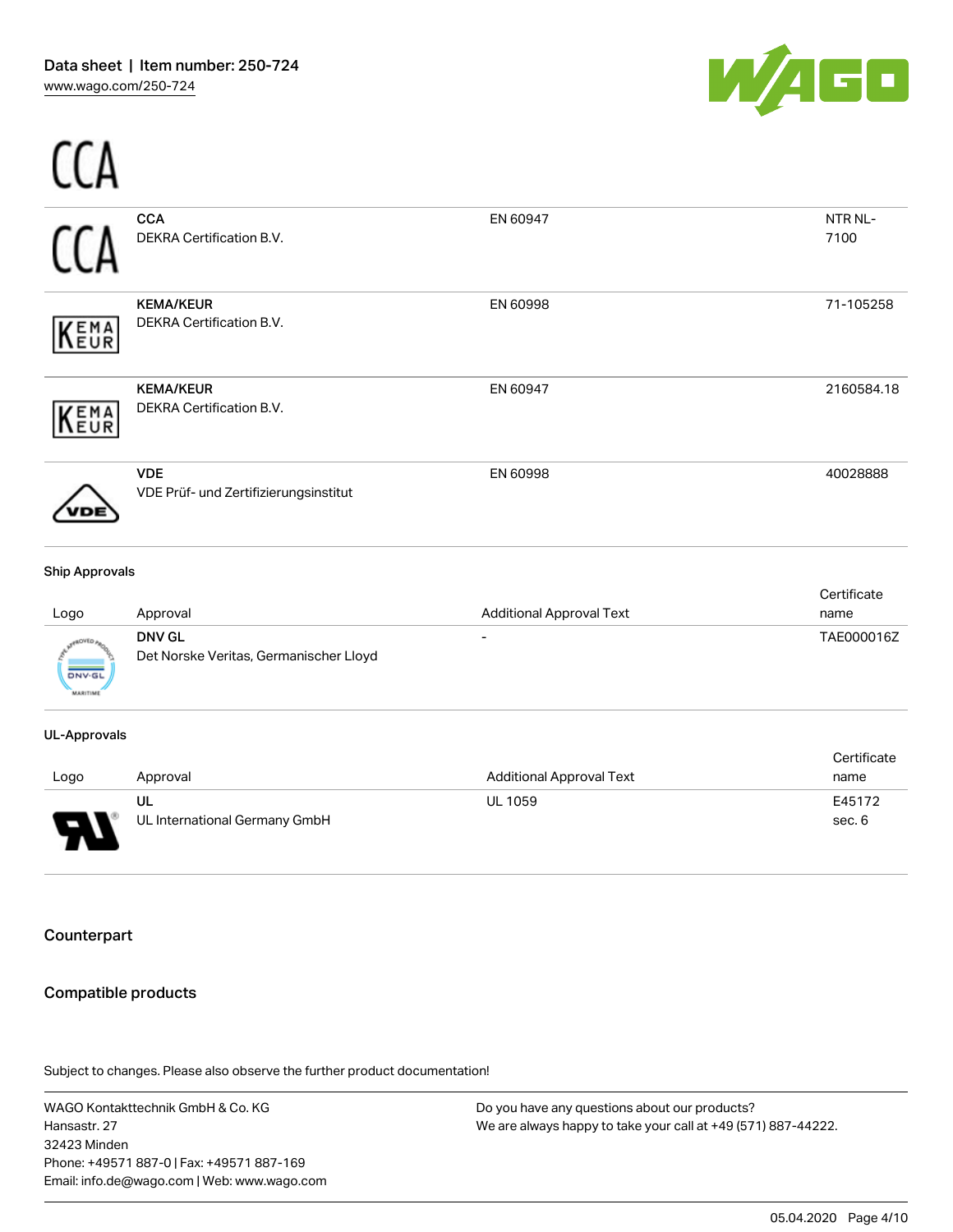

ferrule I Item no.: 216-101 Ferrule; Sleeve for 0.5 mm² / AWG 22; uninsulated; electro-tin plated [www.wago.com/216-101](http://www.wago.com/216-101) Item no.: 216-102 Ferrule; Sleeve for 0.75 mm² / AWG 20; uninsulated; electro-tin plated [www.wago.com/216-102](http://www.wago.com/216-102) Item no.: 216-103 Ferrule; Sleeve for 1 mm² / AWG 18; uninsulated; electro-tin plated [www.wago.com/216-103](http://www.wago.com/216-103) Item no.: 216-121 Ferrule; Sleeve for 0.5 mm<sup>2</sup> / AWG 22; uninsulated; electro-tin plated [www.wago.com/216-121](http://www.wago.com/216-121) www.wago.com/216-121 Item no.: 216-122 Ferrule; Sleeve for 0.75 mm² / AWG 20; uninsulated; electro-tin plated [www.wago.com/216-122](http://www.wago.com/216-122) Item no.: 216-123 Ferrule; Sleeve for 1 mm² / AWG 18; uninsulated; electro-tin plated [www.wago.com/216-123](http://www.wago.com/216-123) Item no.: 216-141 Ferrule; Sleeve for 0.5 mm² / 20 AWG; uninsulated; electro-tin plated; electrolytic copper; gastight [www.wago.com/216-141](http://www.wago.com/216-141) crimped; acc. to DIN 46228, Part 1/08.92 Item no.: 216-142 Ferrule; Sleeve for 0.75 mm² / 18 AWG; uninsulated; electro-tin plated; electrolytic copper; gastight [www.wago.com/216-142](http://www.wago.com/216-142) crimped; acc. to DIN 46228, Part 1/08.92 Item no.: 216-143 Ferrule; Sleeve for 1 mm² / AWG 18; uninsulated; electro-tin plated; electrolytic copper; gastight [www.wago.com/216-143](http://www.wago.com/216-143) crimped; acc. to DIN 46228, Part 1/08.92 Item no.: 216-201 Ferrule; Sleeve for 0.5 mm² / 20 AWG; insulated; electro-tin plated; white [www.wago.com/216-201](http://www.wago.com/216-201) ı Item no.: 216-202 Ferrule; Sleeve for 0.75 mm² / 18 AWG; insulated; electro-tin plated; gray [www.wago.com/216-202](http://www.wago.com/216-202) 0 Item no.: 216-203 Ferrule; Sleeve for 1 mm² / AWG 18; insulated; electro-tin plated; red [www.wago.com/216-203](http://www.wago.com/216-203) Item no.: 216-221 Ferrule; Sleeve for 0.5 mm² / 20 AWG; insulated; electro-tin plated; white [www.wago.com/216-221](http://www.wago.com/216-221) Item no.: 216-222 Ferrule; Sleeve for 0.75 mm² / 18 AWG; insulated; electro-tin plated; gray [www.wago.com/216-222](http://www.wago.com/216-222) Ü Item no.: 216-223 Ferrule; Sleeve for 1 mm² / AWG 18; insulated; electro-tin plated; red [www.wago.com/216-223](http://www.wago.com/216-223) Item no.: 216-241 Ferrule; Sleeve for 0.5 mm² / 20 AWG; insulated; electro-tin plated; electrolytic copper; gastight [www.wago.com/216-241](http://www.wago.com/216-241) crimped; acc. to DIN 46228, Part 4/09.90; white

Item no.: 216-242

Subject to changes. Please also observe the further product documentation!

WAGO Kontakttechnik GmbH & Co. KG Hansastr. 27 32423 Minden Phone: +49571 887-0 | Fax: +49571 887-169 Email: info.de@wago.com | Web: www.wago.com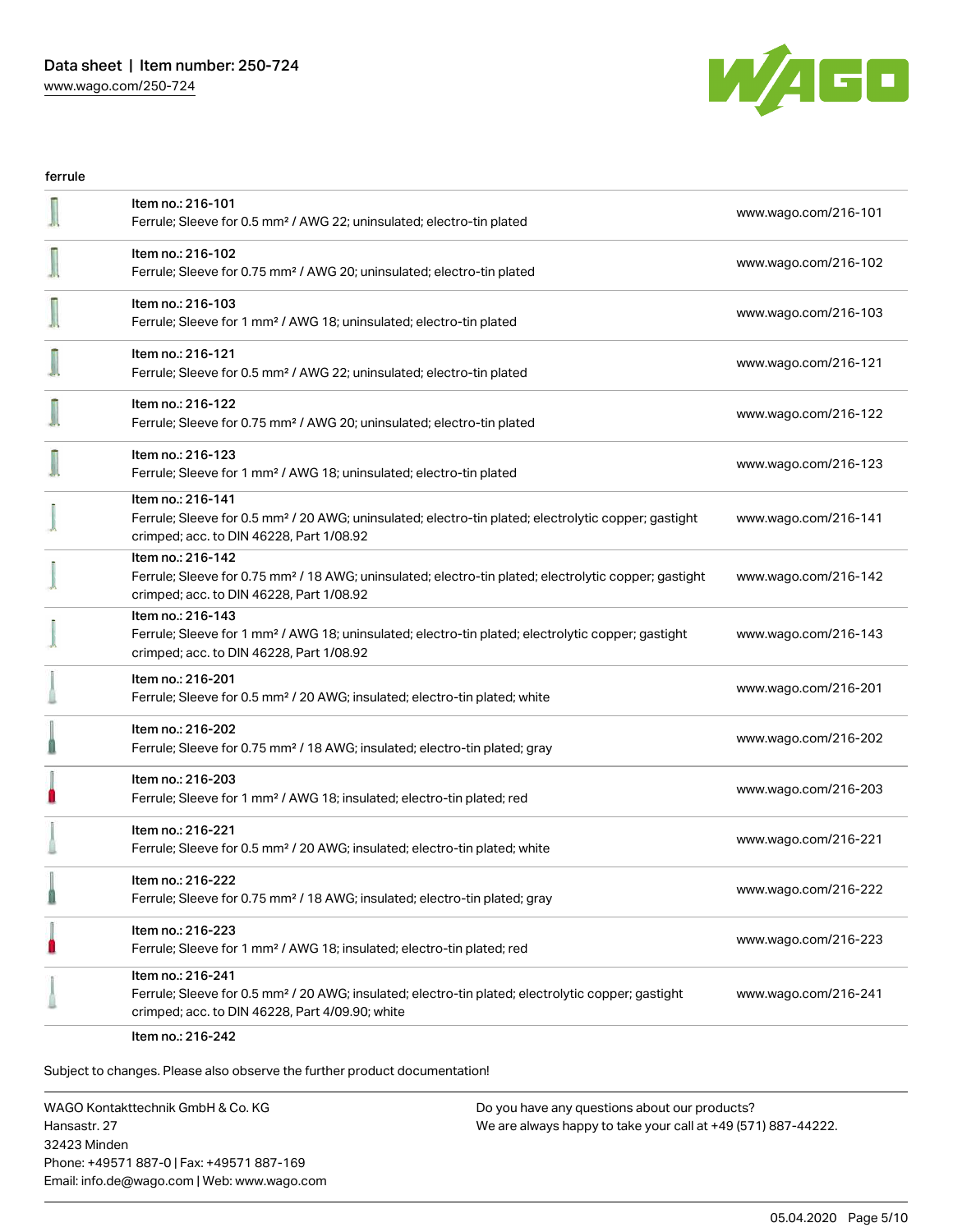

|                     | Ferrule; Sleeve for 0.75 mm <sup>2</sup> / 18 AWG; insulated; electro-tin plated; electrolytic copper; gastight<br>crimped; acc. to DIN 46228, Part 4/09.90; gray                                       | www.wago.com/216-242             |
|---------------------|---------------------------------------------------------------------------------------------------------------------------------------------------------------------------------------------------------|----------------------------------|
|                     | Item no.: 216-243<br>Ferrule; Sleeve for 1 mm <sup>2</sup> / AWG 18; insulated; electro-tin plated; electrolytic copper; gastight crimped; www.wago.com/216-243<br>acc. to DIN 46228, Part 4/09.90; red |                                  |
|                     | Item no.: 216-262<br>Ferrule; Sleeve for 0.75 mm <sup>2</sup> / 18 AWG; insulated; electro-tin plated; electrolytic copper; gastight<br>crimped; acc. to DIN 46228, Part 4/09.90; gray                  | www.wago.com/216-262             |
|                     | Item no.: 216-263<br>Ferrule; Sleeve for 1 mm <sup>2</sup> / AWG 18; insulated; electro-tin plated; electrolytic copper; gastight crimped; www.wago.com/216-263<br>acc. to DIN 46228, Part 4/09.90; red |                                  |
| check               |                                                                                                                                                                                                         |                                  |
|                     | Item no.: 210-136<br>Test plug; 2 mm Ø; with 500 mm cable; red                                                                                                                                          | www.wago.com/210-136             |
| Marking accessories |                                                                                                                                                                                                         |                                  |
|                     | Item no.: 210-332/500-202<br>Marking strips; as a DIN A4 sheet; MARKED; 1-16 (160x); Height of marker strip: 3 mm; Strip length 182<br>mm; Horizontal marking; Self-adhesive; white                     | www.wago.com/210-332<br>/500-202 |
|                     | Item no.: 210-332/500-204<br>Marking strips; as a DIN A4 sheet; MARKED; 17-32 (160x); Height of marker strip: 3 mm; Strip length<br>182 mm; Horizontal marking; Self-adhesive; white                    | www.wago.com/210-332<br>/500-204 |
|                     | Item no.: 210-332/500-205<br>Marking strips; as a DIN A4 sheet; MARKED; 1-32 (80x); Height of marker strip: 3 mm; Strip length 182<br>mm; Horizontal marking; Self-adhesive; white                      | www.wago.com/210-332<br>/500-205 |
|                     | Item no.: 210-332/500-206<br>Marking strips; as a DIN A4 sheet; MARKED; 33-48 (160x); Height of marker strip: 3 mm; Strip length<br>182 mm; Horizontal marking; Self-adhesive; white                    | www.wago.com/210-332<br>/500-206 |
| tools               |                                                                                                                                                                                                         |                                  |
|                     | Item no.: 210-647<br>Operating tool; Blade: 2.5 x 0.4 mm; with a partially insulated shaft                                                                                                              | www.wago.com/210-647             |
|                     | Item no.: 210-719<br>Operating tool; Blade: 2.5 x 0.4 mm; with a partially insulated shaft                                                                                                              | www.wago.com/210-719             |

#### Downloads Documentation

| Additional Information |             |        |          |
|------------------------|-------------|--------|----------|
| Technical explanations | Apr 3, 2019 | pdf    | Download |
|                        |             | 3.6 MB |          |

### CAD/CAE-Data

Subject to changes. Please also observe the further product documentation!

WAGO Kontakttechnik GmbH & Co. KG Hansastr. 27 32423 Minden Phone: +49571 887-0 | Fax: +49571 887-169 Email: info.de@wago.com | Web: www.wago.com Do you have any questions about our products? We are always happy to take your call at +49 (571) 887-44222.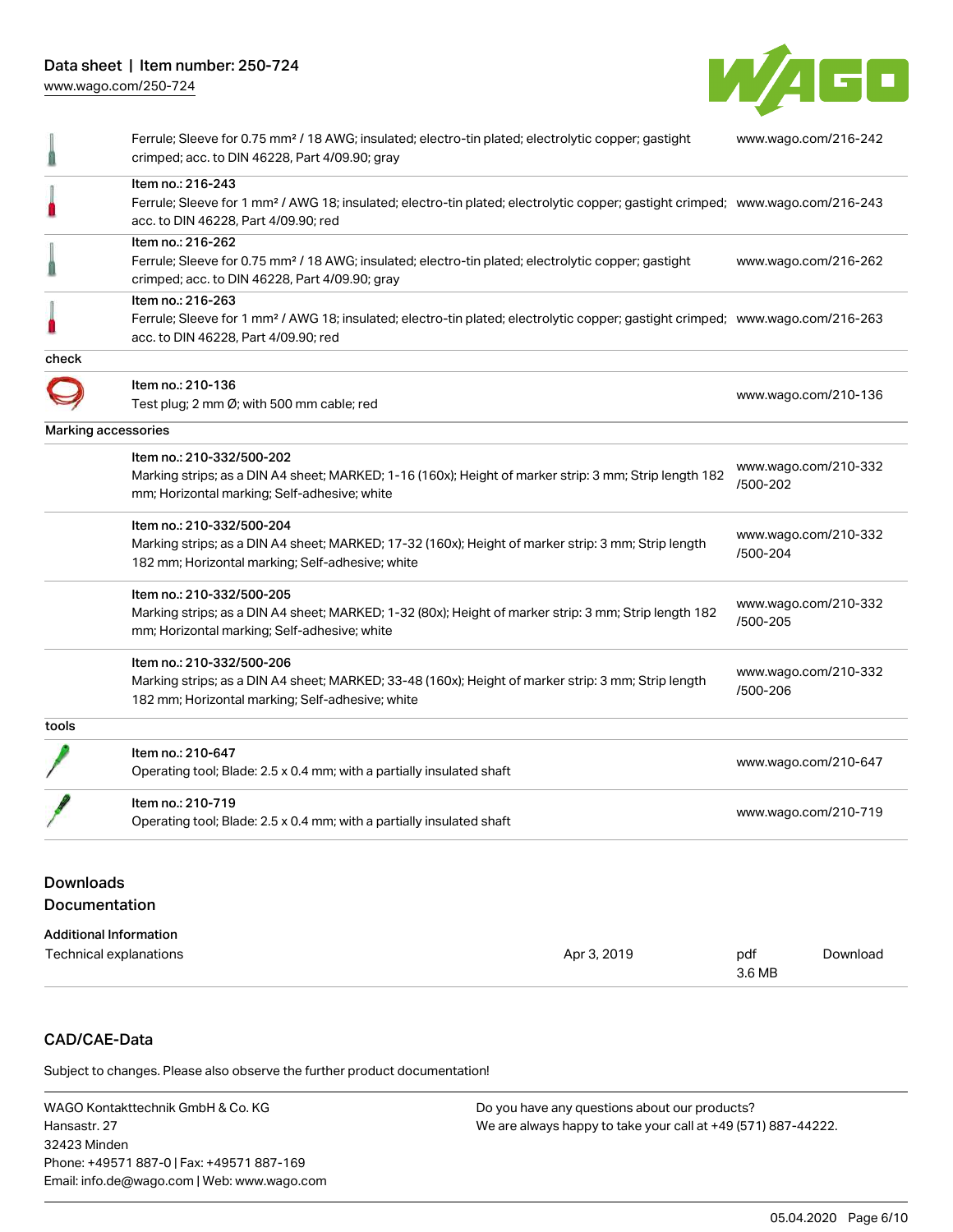[www.wago.com/250-724](http://www.wago.com/250-724)

### CAD data



|                 | 2D/3D Models 250-724                                                                                                                                                   | <b>URL</b> | Download |
|-----------------|------------------------------------------------------------------------------------------------------------------------------------------------------------------------|------------|----------|
| <b>CAE</b> data |                                                                                                                                                                        |            |          |
|                 | EPLAN Data Portal 250-724                                                                                                                                              | <b>URL</b> | Download |
|                 | <b>PCB Design</b>                                                                                                                                                      |            |          |
|                 | Symbol and Footprint 250-724                                                                                                                                           | <b>URL</b> | Download |
|                 | CAx data for your PCB design, consisting of "schematic symbols and PCB footprints",<br>allow easy integration of the WAGO component into your development environment. |            |          |
|                 | Supported formats:                                                                                                                                                     |            |          |
| Ц               | Accel EDA 14 & 15                                                                                                                                                      |            |          |
| П               | Altium 6 to current version                                                                                                                                            |            |          |
| ш               | Cadence Allegro                                                                                                                                                        |            |          |
| H               | DesignSpark                                                                                                                                                            |            |          |
| П               | Eagle Libraries                                                                                                                                                        |            |          |
| ш               | KiCad                                                                                                                                                                  |            |          |
| ш               | Mentor Graphics BoardStation                                                                                                                                           |            |          |
| ш               | Mentor Graphics Design Architect                                                                                                                                       |            |          |
| ш               | Mentor Graphics Design Expedition 99 and 2000                                                                                                                          |            |          |
| ш               | OrCAD 9.X PCB and Capture                                                                                                                                              |            |          |
| $\blacksquare$  | PADS PowerPCB 3, 3.5, 4.X, and 5.X                                                                                                                                     |            |          |
| ш               | PADS PowerPCB and PowerLogic 3.0                                                                                                                                       |            |          |
| ш               | PCAD 2000, 2001, 2002, 2004, and 2006                                                                                                                                  |            |          |
| $\blacksquare$  | Pulsonix 8.5 or newer                                                                                                                                                  |            |          |
| H               | <b>STL</b>                                                                                                                                                             |            |          |
| П               | 3D STEP                                                                                                                                                                |            |          |
| $\blacksquare$  | <b>TARGET 3001!</b>                                                                                                                                                    |            |          |
| $\blacksquare$  | View Logic ViewDraw                                                                                                                                                    |            |          |
|                 | Quadcept                                                                                                                                                               |            |          |
|                 | Zuken CadStar 3 and 4                                                                                                                                                  |            |          |
| H               | Zuken CR-5000 and CR-8000                                                                                                                                              |            |          |
|                 | PCB Component Libraries (EDA), PCB CAD Library Ultra Librarian                                                                                                         |            |          |

Subject to changes. Please also observe the further product documentation!

WAGO Kontakttechnik GmbH & Co. KG Hansastr. 27 32423 Minden Phone: +49571 887-0 | Fax: +49571 887-169 Email: info.de@wago.com | Web: www.wago.com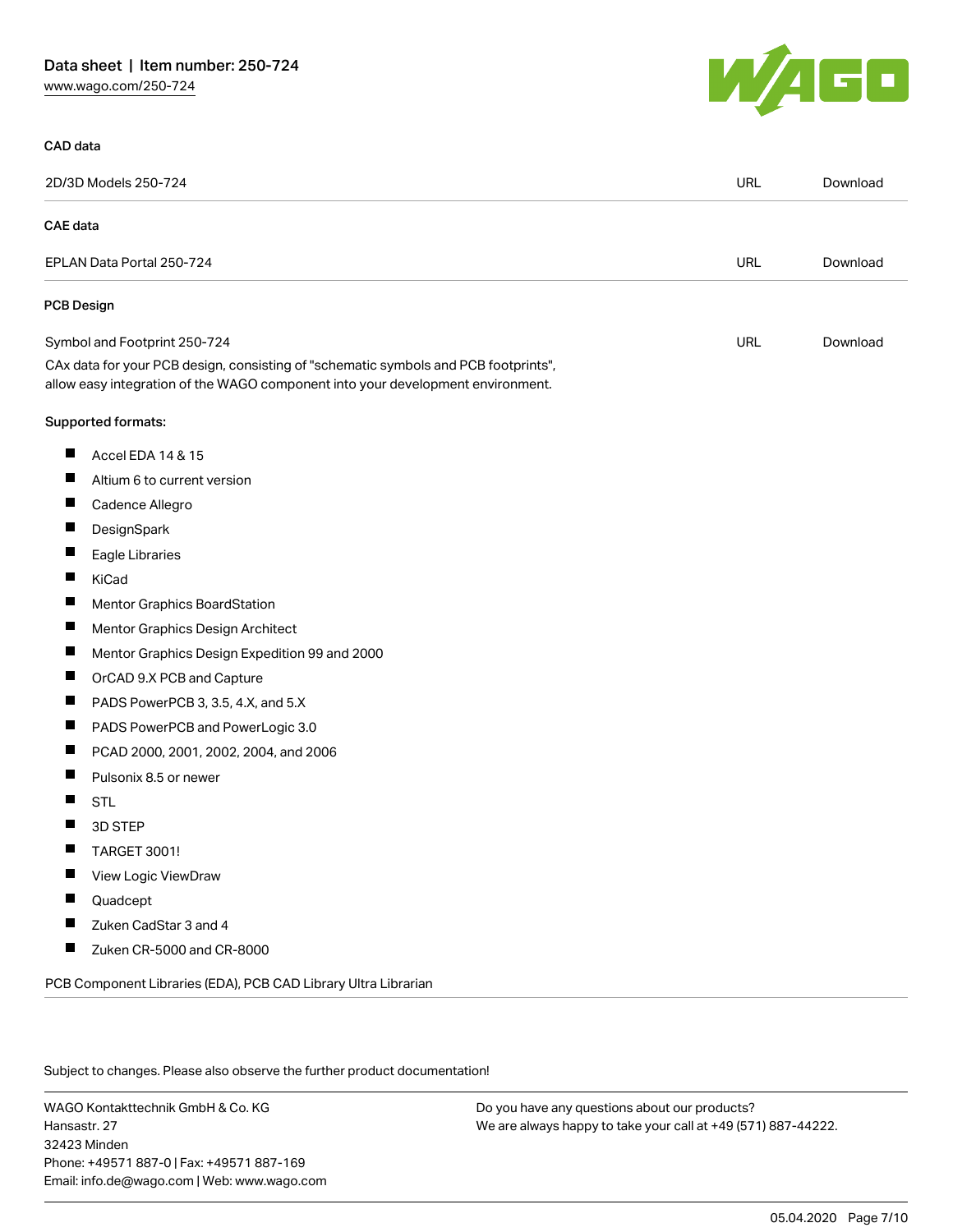### Installation Notes





Space-saving wiring – push-in termination of solid conductors.



Testing with 2 mm Ø test plug – touch contact.

Conductor termination

Subject to changes. Please also observe the further product documentation!

WAGO Kontakttechnik GmbH & Co. KG Hansastr. 27 32423 Minden Phone: +49571 887-0 | Fax: +49571 887-169 Email: info.de@wago.com | Web: www.wago.com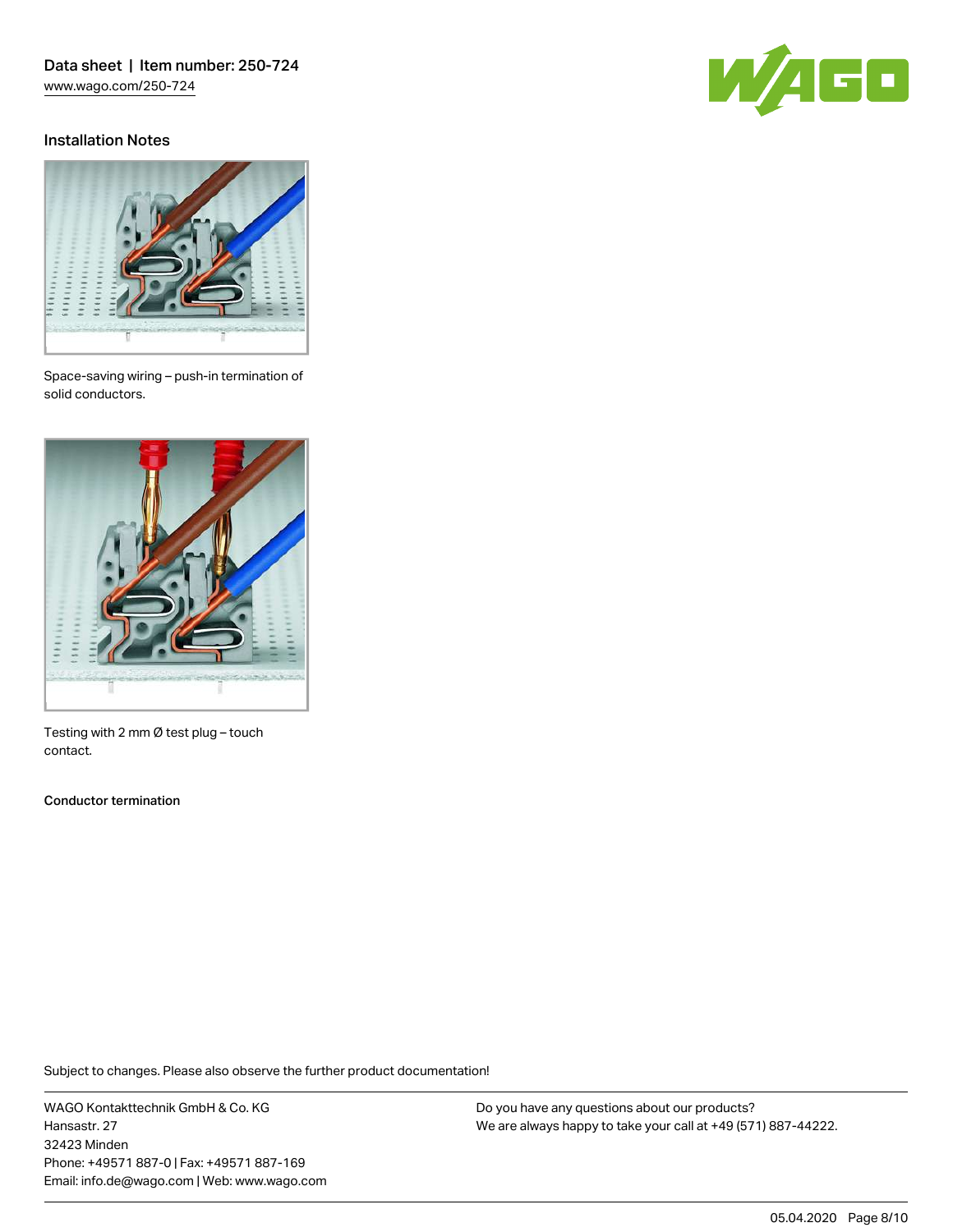Data sheet | Item number: 250-724 [www.wago.com/250-724](http://www.wago.com/250-724)





Inserting solid conductors via push-in termination.

Inserting fine-stranded conductors via pushbuttons, 250 Series – 3.5 mm pin spacing.

#### Conductor termination



Space-saving wiring, 250 Series – 5 mm pin spacing.

**Testing** 

Subject to changes. Please also observe the further product documentation!

WAGO Kontakttechnik GmbH & Co. KG Hansastr. 27 32423 Minden Phone: +49571 887-0 | Fax: +49571 887-169 Email: info.de@wago.com | Web: www.wago.com